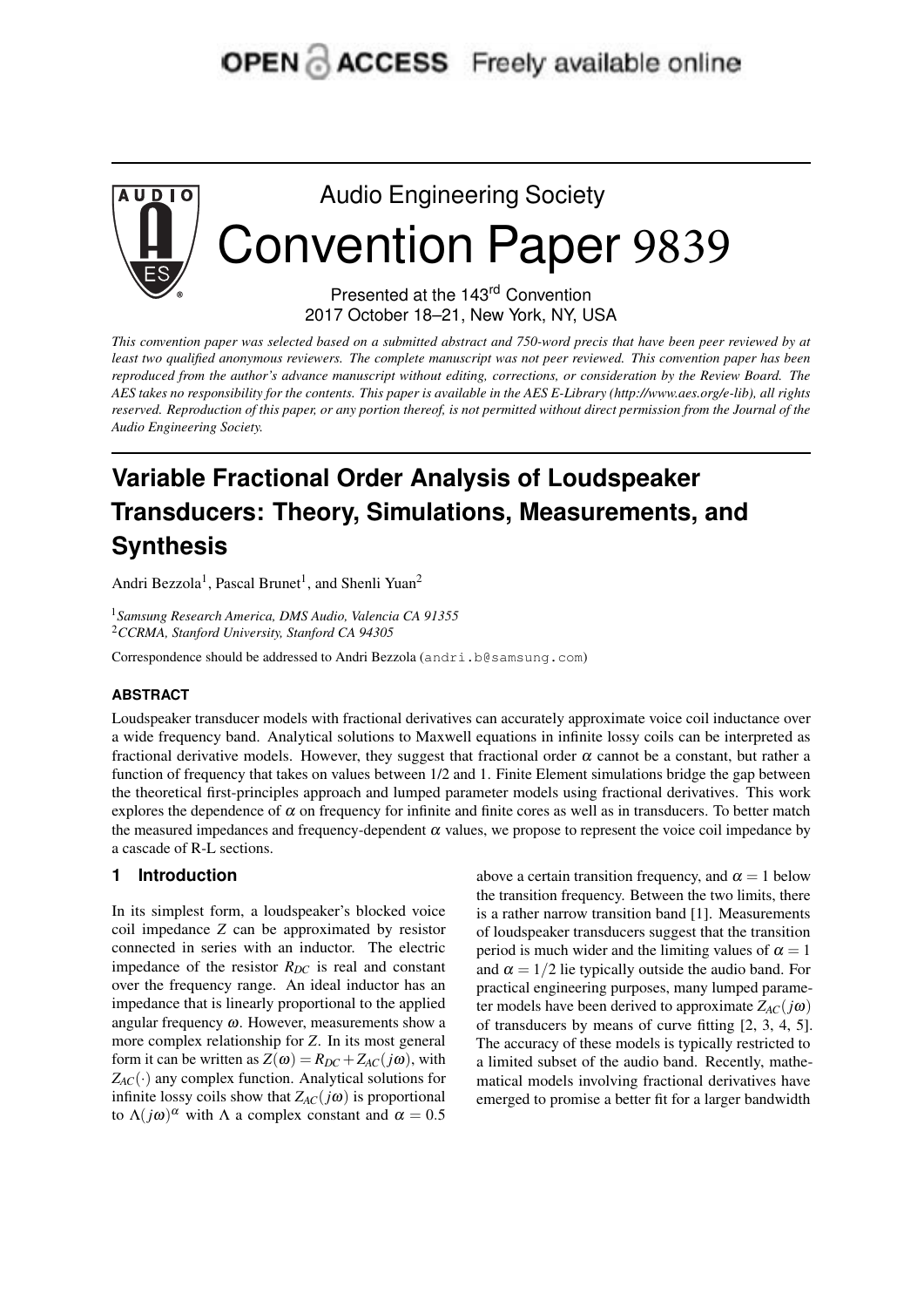with fewer parameters [6, 7, 8]. These models are similar in structure to the analytic solution for infinite coils  $Z = R_{DC} + \Lambda(j\omega)^{\alpha}$ , but they allow the constant parameter  $\alpha$ , the fractional order, to take on any real value between 0.5 and 1. The value of  $\alpha$  can again be found by means of curve fitting.

All these fitting models can be useful for engineers to infer certain characteristics of their loudspeaker motor design, but they lack a direct link to a tangible physical explanation of the observed impedance function. On the other hand, the theoretical physical models can only be solved for a restricted number of geometries due to the difficulty to find analytic solutions with proper boundary conditions. Numerical modeling techniques, such as Finite Element Models (FEM), bridge the gap between theory and experiment, because they can solve the approximations of the Maxwell equations with real-world geometries and proper boundary conditions. These methods have been around long enough to find their use in loudspeaker transducer simulations. In particular the blocked voice coil simulation has been extensively used to evaluate and improve transducer designs [3, 9, 10, 11, 12].

In this paper, FEM is used to first compare its results to analytical solutions. FEM models solve the Maxwell equations by discretization of space and finding piecewise polynomial solutions across the elements. With this model one can show how the impedance of a blocked voice coil transitions from a fractional inductor with  $\alpha = 1$  at low frequencies to  $\alpha = 0.5$  at high frequencies if the geometry is an infinitely long core with a coil carrying a current flowing in azimuthal direction (see Figure 1). We show how the dependence of  $\alpha$  on the frequency  $\omega$  changes if the geometry is changed to a finite length. Finally we model several real-world transducer geometries and determine their blocked voice coil impedance based on geometry and material data. From these simulations we can extract the fractional order  $\alpha$  as a function of frequency, and we show how it varies across the frequency spectrum, suggesting that fractional derivative models should not be approximated with a constant  $\alpha$  if they operate over a wide bandwidth. Finally, we propose to synthesize the voice coil impedances by a cascade of R-L sections to better match the measurement data. This representation can be used in the frequency and time domains - a great benefit if the transducers are to be electronically controlled.

#### **2 Analytic Solutions**

#### **2.1 Fractional Order** α

As mentioned in the introduction, a blocked coil's complex impedance *Z* can be thought of as a combination of the static resistance  $R_{DC}$  and a dynamic complex part  $Z_{AC}$  that is a function of frequency:

$$
Z = R_{DC} + Z_{AC}(j\omega) \in \mathbb{C}.\tag{1}
$$

It is the subject of this work to analyze and characterize the complex dynamic part of the impedance. Fractional derivative models suggest that writing *ZAC* as a power  $\alpha$  ( $\alpha \in \mathbb{R}$ ) of *j* $\omega$  can provide good agreement between model and measurements:

$$
Z = R_{DC} + \Lambda \cdot (j\omega)^{\alpha},\tag{2}
$$

where  $\Lambda$  is a complex constant. If this were exact, then a log-log plot of the magnitude of  $Z - R_{DC}$  versus frequency would result in a straight line with slope  $\alpha$ . To see this, one can write  $log(|Z - R_{DC}|)$ . After some manipulation and using  $\omega = 2\pi f$ :

$$
log(|Z - R_{DC}|) = log(|\Lambda \cdot (j\omega)^{\alpha}|)
$$
  
= log(|\Lambda|) + \alpha \cdot log(\omega), (3)

which is a straight line in the log-log plot that crosses the point  $|\Lambda|$  at  $\omega = 1$  rad/s, and has a constant slope of  $\alpha$ .

However, in 1989 Vanderkooy postulated that loudspeaker voice coils should show a magnitude of the AC impedance that is proportional to  $j\omega$  at low frequenmipedance that is proportional to  $\sqrt{\omega}$  at high frequencies with cies and proportional to  $\sqrt{\sqrt{\omega}}$  at high frequencies with a transition period in between. He derived this postulation from analytic equations for an infinitely long magnetic cores with an infinitely thin sheet of current flowing in circumferential direction around it [1]. This postulation stands in contrast with the fractional derivative assumption, because it means that a log-log plot of  $|Z - R_{DC}|$  vs. frequency would have a slope of 1 at low frequencies and a slope of 1/2 at high frequencies.

Vanderkooy obtained his result by solving the Maxwell equations on the simplified geometry of an infinite coil that has a turn density of *n* turns per unit length of core and that carries a current  $I_{\phi}$ . The core material can be defined electromagnetically by the following parameters: the permeability  $\mu$  (often given as the relative permeability  $\mu_r = \mu/\mu_0$ , with  $\mu_0$  the permeability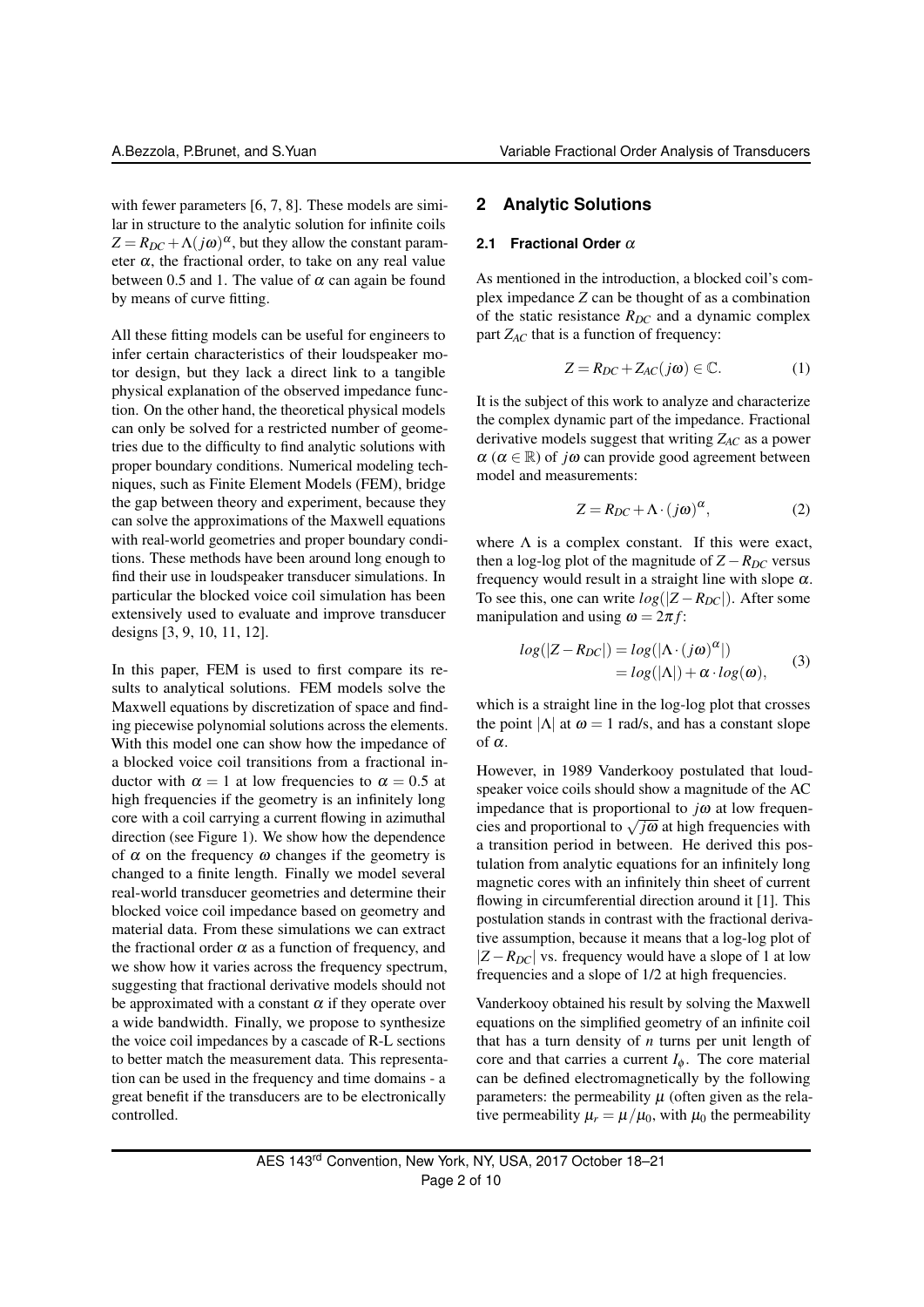

Fig. 1: A diagram of the infinite coil around an infinite core. The core has radius *R* and its material properties are given by  $\mu$ ,  $\varepsilon$ , and  $\sigma$ . The coil is infinitely thin and carries a current in the  $\phi$ direction with a turn density of *n* turns per unit length of the core. The core's axis lines up with the z-axis, and the sign of  $\phi$  is given by the right-hand rule.

of vacuum  $4\pi \cdot 10^{-7}$  H/m), the permittivity  $\varepsilon$  (often given as the relative permittivity  $\varepsilon_r = \varepsilon/\varepsilon_0$ , with  $\varepsilon_0$ the permittivity of vacuum 8.85 $\cdot 10^{-12}$  F/m), and the electrical conductivity  $\sigma$ . A section of the infinite coil around an infinite core is shown in Figure 1.

This work proposes to relax the constant value of  $\alpha$ to a frequency dependent  $\alpha(\omega)$ . A formula for  $\alpha(\omega)$ can be obtained directly from Equation (3) by taking the partial derivative of  $log(|Z - R_{DC}|)$  with respect to  $log(\omega)$ :

$$
\alpha(\omega) = \frac{\partial \{log(|Z - R_{DC}|)\}}{\partial \{log(\omega)\}}.
$$
 (4)

#### **2.2 Maxwell's Equations**

Maxwell's equations are given as:

$$
\vec{\nabla} \times \vec{E} = -\frac{\partial \vec{B}}{\partial t}
$$
 (5)

$$
\vec{\nabla} \times \vec{H} = \vec{J} + \frac{\partial \vec{B}}{\partial t} \tag{6}
$$

Where  $\vec{E}$  is the electric potential,  $\vec{B}$  is the magnetic flux density,  $\vec{H}$  is the magnetic field strength,  $\vec{J}$  is the current density, and  $\vec{D}$  is the displacement current density. The

last term in equation (6) is put to zero in our case because it is an order of  $\epsilon \omega / \sigma$  smaller than *J*. In steel  $\varepsilon$  is of order  $10^{-11}$ ,  $\sigma$  is of order  $10^7$ , and the highest frequencies in the audio band are of order  $10^5$ . So  $\partial \vec{D}/\partial t$  is at least an order 10<sup>-13</sup> smaller than *J*, and the displacement currents are thus negligible at these frequencies.

Conservation of charge and non-divergence of the magnetic field lines leads to:

$$
\vec{\nabla} \cdot \vec{E} = 0 \tag{7}
$$

$$
\vec{\nabla} \cdot \vec{B} = 0. \tag{8}
$$

And finally the current density is linked to the electric potential as

$$
\vec{J} = \sigma \vec{E} \tag{9}
$$

and the magnetic flux density is coupled to the magnetic field strength as

$$
\vec{B} = \mu \vec{H}.\tag{10}
$$

Combining these equations and using the vector identity  $\vec{\nabla} \times (\vec{\nabla} \times \vec{H}) = \vec{\nabla} (\vec{\nabla} \cdot \vec{H}) - \nabla^2 \vec{H}$  one can arrive at the diffusion equation for the magnetic field:

$$
\nabla^2 \vec{H} = \mu \sigma \frac{\partial \vec{H}}{\partial t}.
$$
 (11)

In the case of an infinite cylinder of constant cross section, (11) further reduces from three dimensions to a single dimension

$$
\frac{\partial^2 H_z}{\partial r^2} + \frac{1}{r} \frac{\partial H_z}{\partial r} = \mu \sigma \frac{\partial H_z}{\partial t}.
$$
 (12)

Under the assumption of harmonic time dependence and separation of variables,  $H_z(r,t)$  can be written as

$$
H_z(r,t) = H_z(r)e^{j\omega t}.
$$
 (13)

Plugging this assumption into equation (12) we end up with the following ordinary differential equation in *r*:

$$
\frac{\partial^2 H_z(r)}{\partial r^2} + \frac{1}{r} \frac{\partial H_z(r)}{\partial r} = j\mu \sigma \omega H_z(r). \qquad (14)
$$

Using the definition of the skin depth

$$
\delta = \sqrt{\frac{2}{\mu \sigma \omega}},\tag{15}
$$

AES 143rd Convention, New York, NY, USA, 2017 October 18–21 Page 3 of 10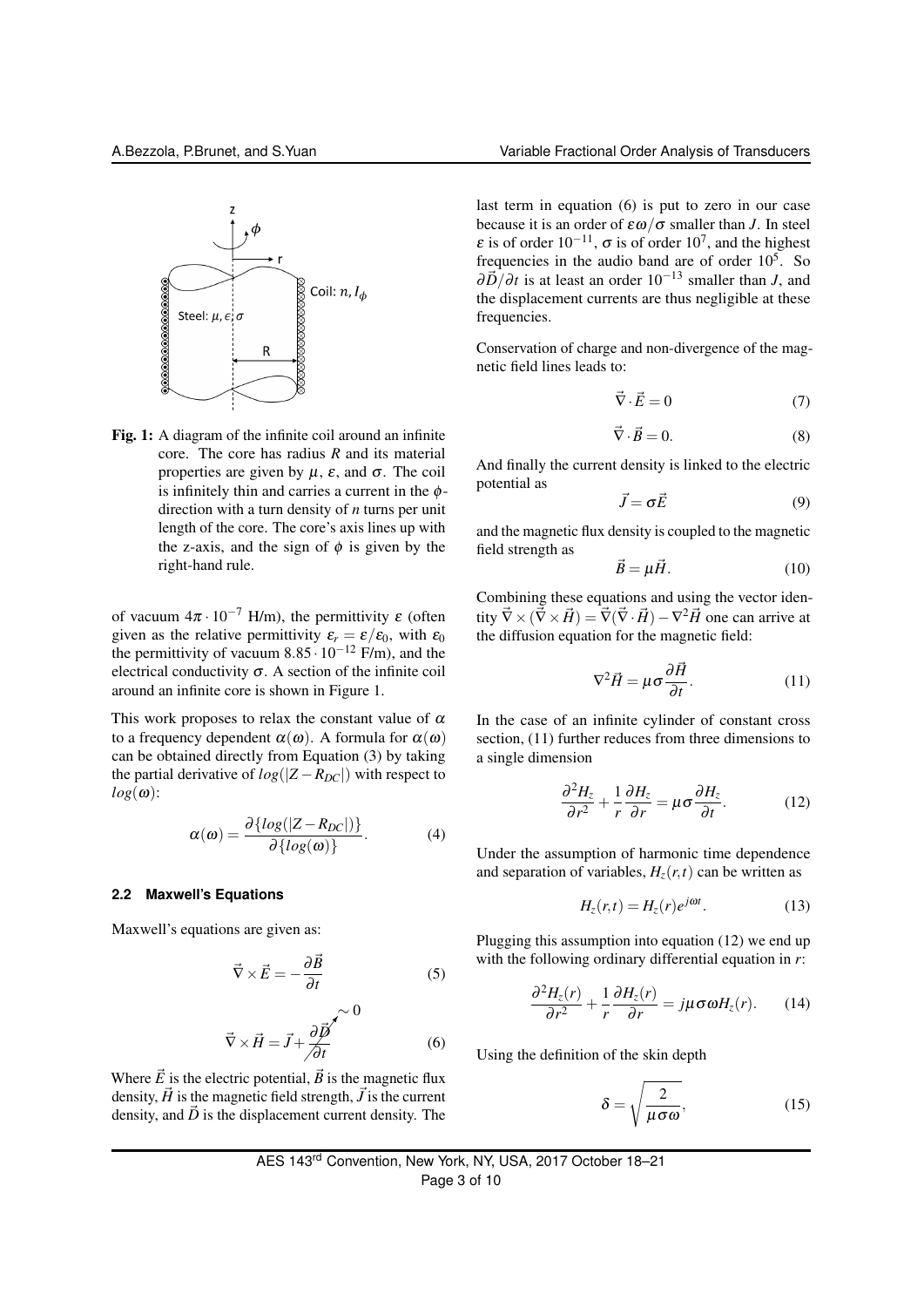the solution to equation (12) can then be written as

$$
H_z(r,t) = H_0 \frac{\mathbf{I}_0\left(\frac{r}{\delta}(1+j)\right)}{\mathbf{I}_0\left(\frac{R}{\delta}(1+j)\right)} e^{j\omega t}
$$
 (16)

where  $I_0$  consists of the modified Bessel functions of the first kind and order zero and *R* is the core radius.

In order to get to the current density inside the core, we use (6) for the axisymmetric case of an infinite cylinder. While the magnetic field only has a component in *z*direction, the current density only has a component in the  $\phi$ -direction. ∂*H<sup>z</sup>*

$$
J_{\phi} = -\frac{\partial H_z}{\partial r},\tag{17}
$$

so  $J_{\phi}$  can be calculated as

$$
J_{\phi}(r,t) = -H_0 \frac{(1+j)}{\delta} \frac{\mathbf{I}_1\left(\frac{r}{\delta}(1+j)\right)}{\mathbf{I}_0\left(\frac{R}{\delta}(1+j)\right)} e^{j\omega t}.
$$
 (18)

Finally, the value of the field at the cylinder surface, *H*<sub>0</sub>, is linked to the applied current as

$$
H_0 = nI_\phi \tag{19}
$$

where the applied current  $I_{\phi}$  runs through a coil with *n* turns per unit length of the core.

The total magnetic flux per unit length Φ can be calculated by integrating  $\mu H_z(r,t)$  over the core cross section and multiplying it with the turn density *n*:

$$
\Phi = 2\pi n\mu \int_0^R H_z(r,t) r dr
$$
  
=  $\pi n\mu H_0 R \delta(1+j) \left[ \frac{\mathbf{J}_1(\frac{R}{\delta}(1+j))}{\mathbf{J}_0(\frac{R}{\delta}(1-j))} \right],$  (20)

with  $J_1$  the Bessel function of the first kind of order one. Combine this result with the definition of inductance *L* per unit length:

$$
L = \frac{\Phi}{I_{\phi}}
$$
  
=  $\pi n^2 \mu R \delta (1+j) \left[ \frac{\mathbf{J}_1 \left( \frac{R}{\delta} (1-j) \right)}{\mathbf{J}_0 \left( \frac{R}{\delta} (1-j) \right)} \right].$  (21)

Now the AC impedance per unit length can finally be written as

$$
Z = L j\omega
$$
  
=  $\pi n^2 \mu R \delta \omega (j-1) \left[ \frac{\mathbf{J}_1 \left( \frac{R}{\delta} (1-j) \right)}{\mathbf{J}_0 \left( \frac{R}{\delta} (1-j) \right)} \right].$  (22)

For low frequencies, the term inside the square brackets can be expanded to

$$
[\cdot]\bigg|_{\omega \to 0} = \frac{R}{2\delta} (1 - j) + \mathcal{O}\left( \left(\frac{R}{\delta}\right)^3 \right). \tag{23}
$$

At high frequencies, the asymptote of the square bracket tends to −*j*:

$$
\lim_{\omega \to \infty} [\cdot] = -j. \tag{24}
$$

Substituting (23) back into (22), and ignoring the higher order terms, we arrive at:

$$
Z = j\omega[\mu n^2 \pi R^2] = j\omega[\mu n^2 A]
$$
 (25)

where A is the cross-sectional area of the solenoid. Setting the term in brackets equal to an inductance, L:

$$
L = \mu n^2 A \tag{26}
$$

which is the formula for the inductance per-unit length of a solenoid. This makes sense for the low-frequency limit.

For high frequencies, substituting (24) into (22), we arrive at:

$$
Z = \sqrt{\frac{\omega \mu}{\sigma}} [n^2 2\pi R] \left( \frac{1+j}{\sqrt{2}} \right) \tag{27}
$$

The impedance varies as  $\sqrt{\omega}$  and has equal real and imaginary parts, and  $+45^\circ$  phase shift at all (high) frequencies. Because at high frequencies the flux is confined to the surface of the cylinder, it is not surprising to see the circumference  $C = 2\pi R$  in the expression. The last equation can also be written as:

$$
Z = \sqrt{j\omega} \sqrt{\frac{\mu}{\sigma}} [n^2 2\pi R]
$$
 (28)

where the dependence on  $\sqrt{j\omega}$  is shown explicitly.

#### **3 Finite Element Simulations**

While it is not impossible to derive analytic solutions for slightly more complex situations, such as the calculation of eddy currents in a conducting rod of infinite or finite length by a fininte size coaxial encircling coil [13, 14], it is rather infeasible to attempt an analytical approach for modern loudspeaker transducer geometries. Engineers have long ago started using numerical

AES 143rd Convention, New York, NY, USA, 2017 October 18–21 Page 4 of 10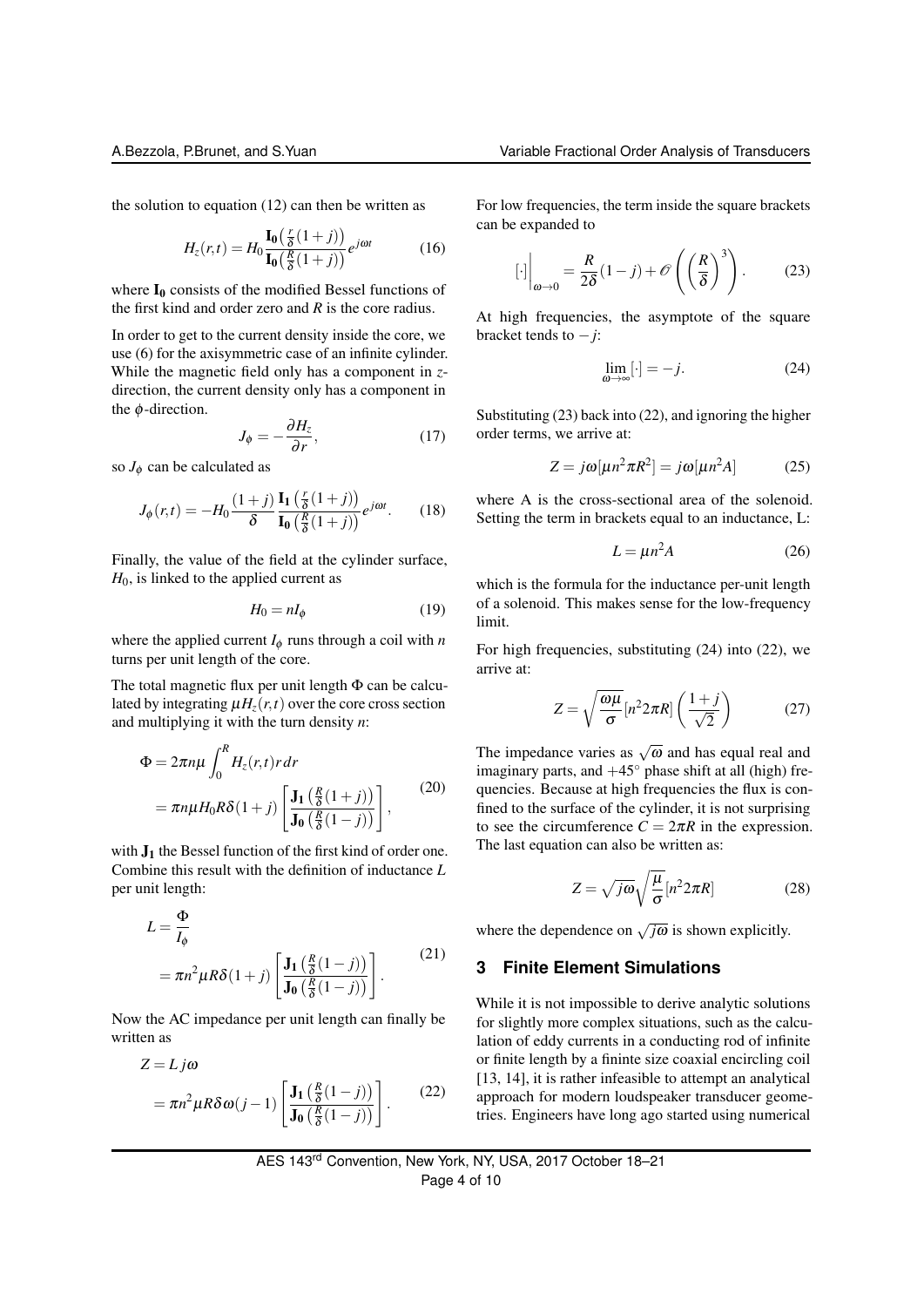modeling techniques such as FEM to calculate approximate solutions for the Maxwell equations. In this paper, FEM was used to calculate the AC impedance for finite coils and several loudspeaker motors and analyze their fractional order. But first, the FEM modeling technique was validated by approximating the infinite core problem and comparing the FEM solution with the analytical solution.

#### **3.1 Simulation Setup**

All FEM simulations have been performed with COM-SOL Multiphysics® 5.3 on a desktop computer [15]. We implemented the simulations with the Magnetic Fields environment that is part of the AC/DC module of COMSOL Multiphysics. The Magnetic Fields environment solves the quasi-static Maxwell equations, which are formulated using the magnetic vector potential and, optionally for coils, the scalar electric potential as the dependent variables.

For the approximation of the infinite core and the finite core simulations, it was assumed that the steel material is linear and not magnetized with a relative permeability of  $\mu_r = 2100$ . For the simulations of the loudspeaker transducers, the non-linear *B*-*H* relationship of the respective soft magnetic steels was used that can be found in the material library of COMSOL Multiphysics®. The magnet materials in the transducers were assumed to operate in the linear domain well above the demagnetization knee. The voice coils were modeled using the Multiturn Coil feature of the AC/DC Module, which takes coil wire conductivity, number of turns, and wire diameter to model the coil area as a lumped model, without the need to specify each individual turn. Any shorting elements were modeled using the appropriate conductivity, permeability, and permittivity of their respective materials.

Great care was taken to spatially resolve the induced eddy current at high enough resolution. The skin depth for the eddy currents can be estimated using (15). For a typical steel material with  $\sigma = 5$  MS/m, and  $\mu_r = 2100$ , the skin depth at 20 kHz is in the order of  $3 \cdot 10^{-5}$ m, and the gradients can be very high. Therefore we carefully selected the mesh to resolve the skin depth at 20 kHz with at least 30 elements. This means that the smallest elements are on the order of one micron at the geometry surface. Such small elements are made possible by the use of boundary mesh elements. For all simulations, we used these thin boundary meshes on all surfaces of conducting components, not only around the voice coil, because plots of the induced currents show skin current occurring on all surfaces, including interfaces between steel, magnets, shorting elements etc.

The simulations of finite cores and loudspeaker transducers require special care at the outer edges of the simulation domain. Infinite elements were employed at these edges to account for the infinite expanse of the air around the samples.

The simulations of infinite and finite cores without static magnetization of permanent magnets were solved using the frequency domain solver. The simulations of the loudspeaker transducers were solved in two steps. The first step solved the static magnetic field that is produced by the permanent magnet. The problem was then linearized around this solution and a frequency domain perturbation solver was employed to solve for the harmonic dynamic field around the linearization point. The linearization can be justified because only the small signal response of a blocked voice coil is of interest in this paper.

#### **3.2 Blocked Voice Coil Measurements**

Blocked voice coil measurements were performed to double-check the simulations and to verify that that the FEM models are valid even for magnetized coils. For this paper, four different types of transducers, from subwoofers to tweeters, were simulated with FEM and verified via blocked-coil impedance measurement using the TRF function of the Klippel analyzer. Specifications of the four transducer types are listed in Table 1. The calculation of the fractional order  $\alpha$  from measurements is very sensitive to measurement noise at low frequencies where  $|Z - R_{DC}|$  is smaller than the measurement error  $\xi$ <sub>Z</sub>. The error estimate  $\xi$ <sub>α</sub> for  $\alpha$ with respect to the error  $\xi_Z$  can be calculated using sensitivity analysis:

$$
\xi_{\alpha} = \left| \frac{d\alpha}{dz} \right| \xi_{Z}
$$
\n
$$
= \frac{1}{\Delta \log_{10}(f)} \frac{\sqrt{2}}{|Z - R_{DC}|^2} \xi_{Z}.
$$
\n(29)

The first fraction in (29) is the frequency sampling density as samples per decade. From this equation, it can be seen that the error  $\xi_{\alpha}$  grows with the inverse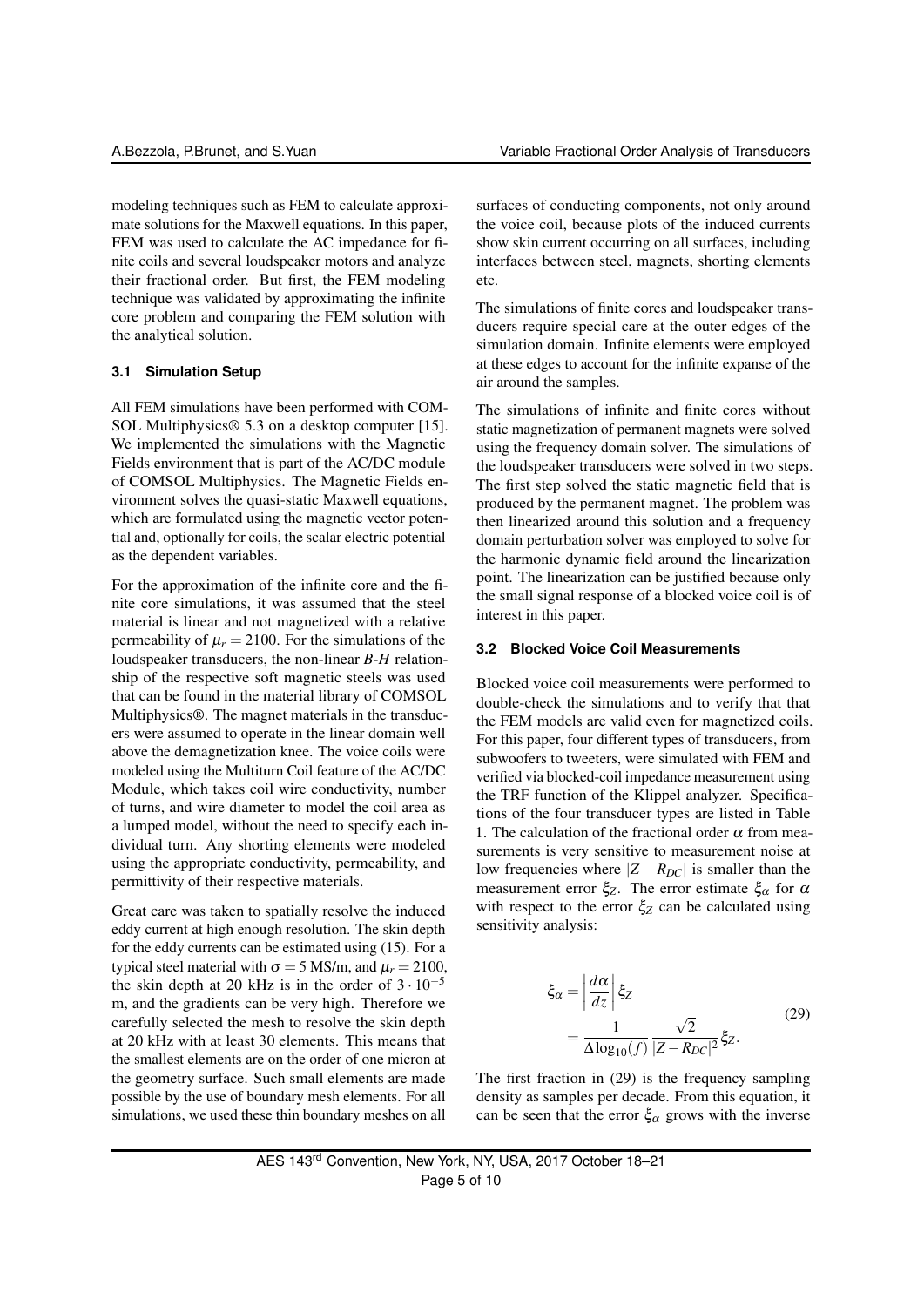| <b>Driver Name</b>       |                   |               |               |                  |
|--------------------------|-------------------|---------------|---------------|------------------|
| Transducer Type          | Subwoofer         | Woofer        | Tweeter       | Racetrack Driver |
| VC diameter              | $2$ in            | $1.5$ in      | 1 in          | l 1n             |
| Magnet type              | Ferrite Y35       | Neodymium N42 | Neodymium N42 | Neodymium N42    |
| DC Resistance            | $3.3 \Omega$      | $3.8 \Omega$  | $3.2 \Omega$  | $3.8 \Omega$     |
| <b>Shorting Elements</b> | Al ring below gap | none          | none          | Cu pole cap      |

|  | Table 1: Loudspeaker Transducer Specifications |  |  |
|--|------------------------------------------------|--|--|
|--|------------------------------------------------|--|--|

of the square of the measured AC impedance. Since the AC impedance decreases below the measurement accuracy  $\xi$ <sub>Z</sub> of about 0.01 Ω at low frequencies,  $\xi$ <sub>α</sub> grows very large for low frequencies. We therefore employed the following sequence of steps to measure and calculate a more accurate estimate of the fractional order at low frequencies:

- 1. Measure impedance  $Z_i$  in 5 samples of each transducer type.
- 2. Take complex average  $\bar{Z} = \frac{1}{5} \sum Z_i$  of these 5 measurements.
- 3. Smooth the average  $\bar{Z}$  using a Savitzky-Golay filter of appropriate length, call this smoothed average *Z*ˆ.
- 4. Take the real part of  $\hat{Z}$  at 1 Hz as best estimate of  $R_{DC}$ .
- 5. Calculate  $\alpha$  using  $\hat{Z}$  and the estimated  $R_{DC}$  according to Equation (4).

#### **3.3 Results**

The FEM simulation method was validated in a first step: A steel core segment of radius *Rcore* is capped by perfect magnetic conductor boundaries in axial direction. These boundaries essentially guarantee that the flux inside the core stays parallel to core axis and thus can be used to simulate an infinite core. At the core surface, a current  $I_{\phi}$  and a turn density *n* is applied. The core steel is assumed to have a linear relative permeability of  $\mu_r = 2100$  and a conductivity of  $\sigma = 5$ MS/m. The geometry and setup are shown in Figure 2.

The results for the normalized induced magnetic field strength and normalized induced current density inside a core of 20 mm diameter are shown in Figure 3. The figure also shows a comparison of the FEM results



Fig. 2: Simulation setup for the infinite core simulations. The infinite coil is approximated by a short coil with perfect magnetic conductors at the truncations. Mathematically, the perfect magnetic conductors allow magnetic flux lines to start and terminate, which is not possible physically.

with the analytic solutions from (16) and (18). The results show clearly how the magnetic field strength approaches a constant distribution at low frequencies, while at high frequencies the magnetic field is focused inside the skin depth. The current distribution at low frequencies approaches a straight line with zero current on the core axis and maximum current at the core surface. At higher frequencies, the currents are concentrated in the skin are at the core surface, as expected. The FEM simulations and the analytic solutions are in perfect agreement, validating the FEM setup.

Using the validation setup, a core diameter study was performed to see how the impedance is affected by the core diameter. We have simulated and analytically calculated the AC impedance per unit length of the core. Furthermore, the fractional order  $\alpha$  as a function of frequency was calculated using (4). The results of this study are shown in Figure 4, and it becomes evident that the frequency where  $\alpha$  transitions from 1 to 0.5 is dependent on core diameter as predicted by Vanderkooy. A core of diameter 5 mm and the steel parameters noted above has a transition frequency in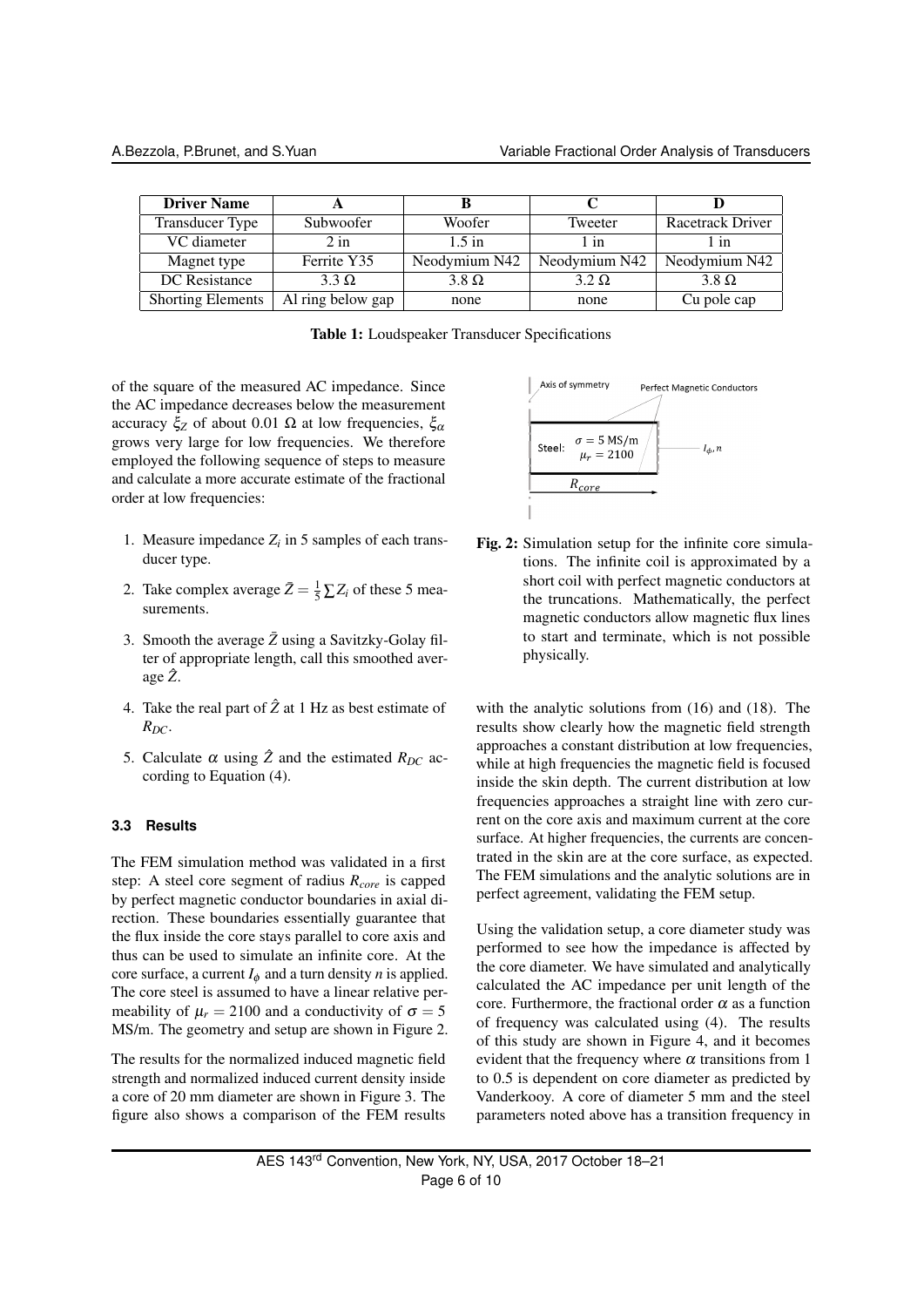

Fig. 3: Comparison of FEM simulation (solid lines) and analytic solution (markers) for the normalized absolute induced magnetic field strength (top) and the normalized absolute induced current density (bottom).

the order of 10 Hz, while a core of diameter 50 mm has a transition frequency of about 0.1 Hz. The transition bandwidth is about a decade for all core diameters. These values are much lower than what one observes in measurements of coils of finite lengths, such as are found in moving coil loudspeaker transducers, where  $\alpha$  can stay close to 1 for frequencies up to the order of several kilohertz (see Figure 7).

In order to bridge this divide, simulations of cores of finite lengths were performed. The main difference between infinite cores and finite cores is that infinite cores do not have a magnetic field outside the coil, but finite cores do. It is of interest to know how this outside field affects the transition frequency of  $\alpha$  from pure inductive to semi-inductive. The results for a core diameter of 20 mm of soft magnetic steel with  $\mu_r = 2100$  and  $\sigma = 5$  MS/m and a coil with turn density of  $n = 5000$ turns per meter are shown in Figure 5. The plot lines for the magnitude of the AC impedance do not exhibit a clear transition from slope of 1 to slope of 1/2; the changes are much more gradual. This is confirmed in the plot of the fractional order for the cores of different lengths. The transition from fully inductive to semi-inductive spans almost 3 decades, or about the bandwidth of human hearing. It is striking, however, how fast the transition frequency increases with decreasing core length. A core of 50 cm has a transition frequency ( $\alpha$  = 0.75) of 47 Hz, a core of 10 cm has a



Fig. 4: FEM simulations (solid lines) and analytical solution (markers) for the AC impedance magnitude (top) and the fractional order  $\alpha$  (bottom) of infinite coils of different diameters.

transition frequency of 3.9 kHz, and a core of 5 cm has a transition frequency of 22 kHz. Cores shorter than 2 cm have transition frequencies above 100 kHz. We note that while all the results shown here are for coils that wrap the entire core, results with shorter coils with turn density *n* inversely proportional to coil length show the same qualitative AC impedance. The simulated and measured AC impedances of the four different transducers are plotted in Figure 6, and the respective  $\alpha$  values are plotted in Figure 7. The AC impedance of Driver D in Figure 6 has been offset by a factor of 100 for better legibility, because its values were similar to the values of transducer B. From these results we can gather that most transducers have a value of  $\alpha$  that tends to 1 at low frequencies. Only the subwoofer transducer A appears to not converge towards an ideal inductor. Using simulations down to 1 Hz (not shown here) one can see that even this transducer will eventually converge to  $\alpha \approx 1$ . For none of the transducers does the fractional order  $\alpha$  ever appear to fall outside of 0.5 and 1.

The impedance plots do appear to be close to straight lines for transducers A, B, and C, suggesting that a constant  $\alpha$  might be used in fractional order models without incurring a large error. The more rigorous error analysis in the next section and the result for  $\alpha$  in Figure 7 shows that  $\alpha$  values do change for all transducers. It might be sufficient to assume a constant  $\alpha$  if the driver is only used in a narrow band where  $\alpha$ has little variation.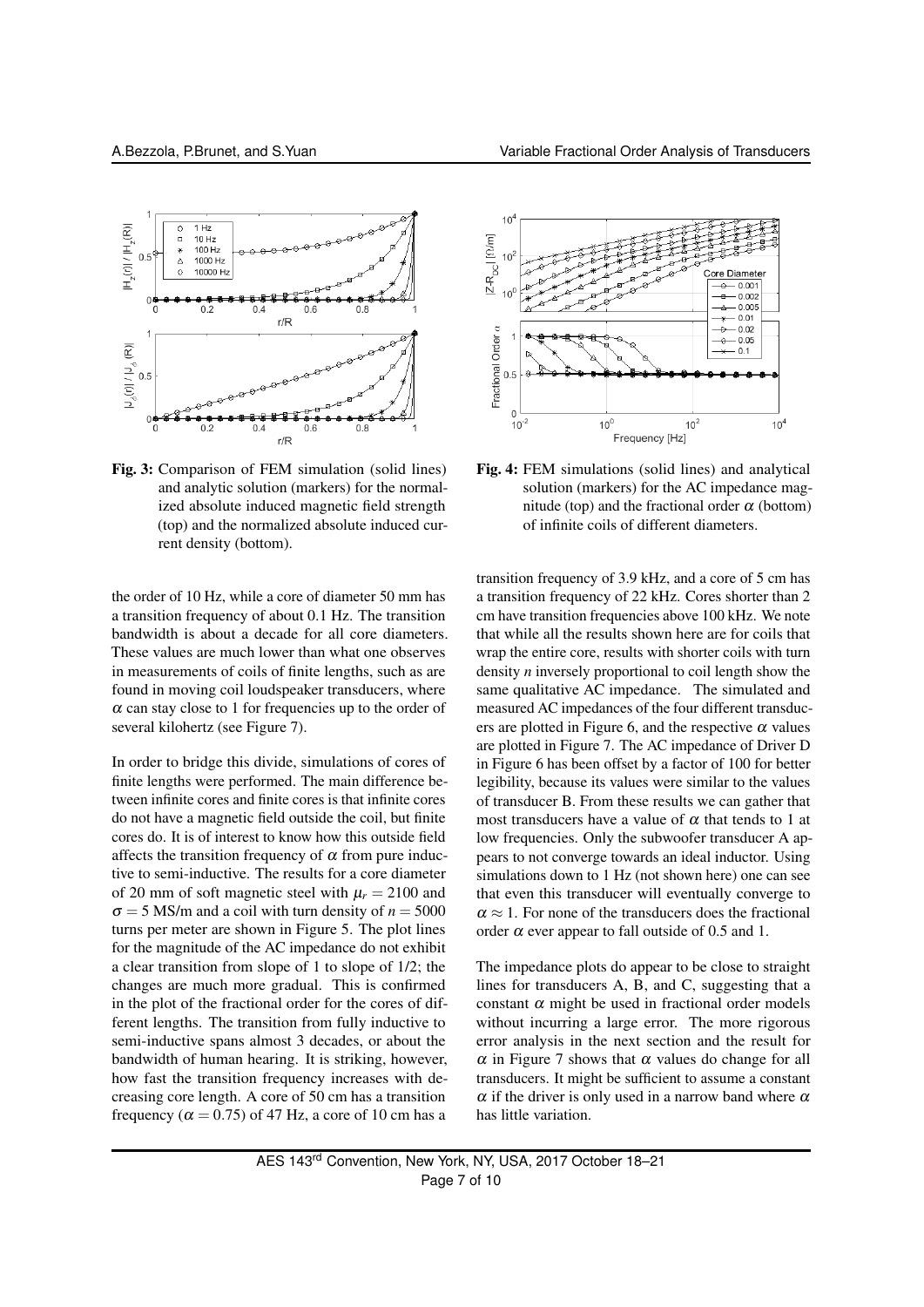

Fig. 5: FEM simulated magnitude of AC impedance (top) and fractional order  $\alpha$  for finite coils of different lengths. Shorter coils have higher transition frequencies ( $\alpha = 0.75$ ) than longer coils. The transition bandwidth is roughly 3 decades for all lengths.



Fig. 6: FEM simulations (solid lines) and measurements (markers) of the AC impedance of Drivers A to D. Note: Impedance values of transducer D are plotted lower by a factor of 100 for better legibility.

Transducer D exhibits an interesting curve for  $\alpha$ . It dips down to  $\alpha = 0.5$  at around 5 kHz and then rises again for higher frequencies to about  $\alpha = 0.7$  at 20 kHz. It is unclear yet why and how exactly this is happening, but these kinds of effects are part of ongoing research. This results shows that variable order  $\alpha$  will have to be taken into account for certain transducers when they



Fig. 7: FEM simulations (solid) and measurements (dotted) of fractional order  $\alpha$  of the magnitude of the AC impedance of transducers A to D.

 $10^3$ 

Frequency [Hz]

 $10<sup>4</sup>$ 

are modeled with fractional order calculus. This is particularly true for full bandwidth transducers. In the next sections, an attempt is made to provide a possible framework to study fractional order models that exhibit variable values of  $\alpha$  across the spectrum.

#### **4 NETWORK SYNTHESIS**

 $10<sup>2</sup>$ 

Experimental data and simulations show that the fractional order inductance model described by (2), although appealing by its simplicity, is insufficient to accurately describe the wideband behavior of loudspeaker transducers. When we compare this model with our measurement data we get errors (RMSE) ranging from 19% to 63% (see table 2, and Figure 8). The RMSE is the Relative Mean Squared Error between measurements and model, calculated in the complex domain:

$$
RMSE(Z, \hat{Z}) = \frac{\|\hat{Z} - Z\|}{\|Z\|}.
$$
 (30)

The fractional order inductance model is interesting in the frequency domain, but it is difficult to use in the time domain. Methods exist [16, 17] to approximate an fractional order inductance over a certain bandwidth with a finite integer order filter:

$$
\Lambda s^{\alpha} \approx \Lambda \prod_{n=1}^{N} \frac{s + z_n}{s + p_n}
$$
 (31)

where  $\{z_n, p_n\}_{n=1}^N$  are series of intertwined zeros and poles. This filter can be synthesized with a passive network of R-L cells in series (see Figure 9). The number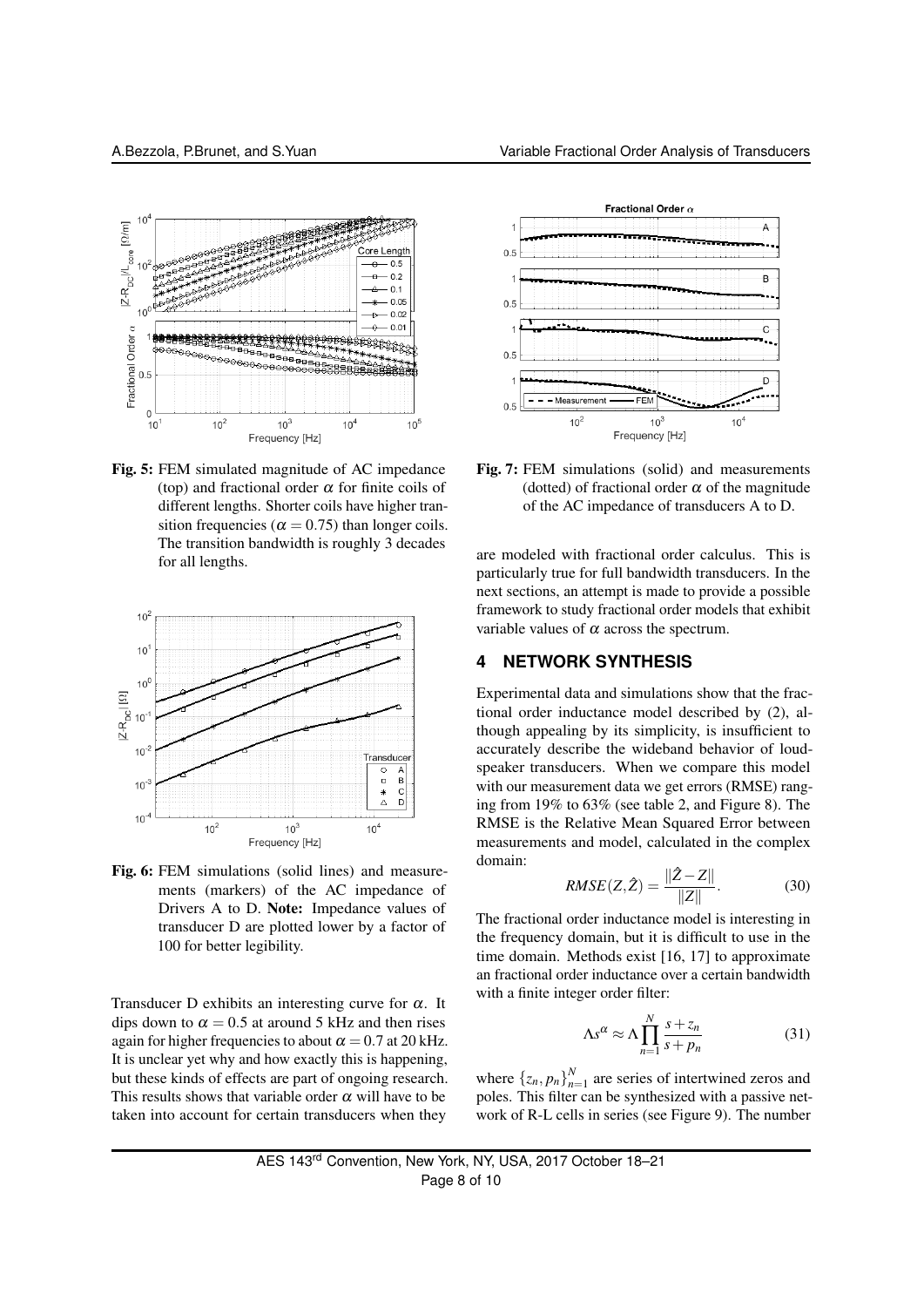

Fig. 8: Driver D - Raw impedance amplitude (top) and phase (bottom) vs. complex regression (i.e. fractional order model).



Fig. 9: Equivalent network for voice coil impedance

of cells will determine the bandwidth and accuracy of the approximation. It is clear that the DC resistance of the voice coil can be incorporated in this network without changing its topology. We have here a scalable passive network representation of the blocked voicecoil impedance.

Furthermor,e the element's values can be optimized to match closely the measured impedance. Therefore we propose the following procedure:

- 1. Collect impedance values  $Z_{VC}$  and estimate DC resistance *RDC*
- 2. Estimate fractional order exponent  $\alpha$  by linear regression in log-log space:  $\log(Z_{VC} - R_{DC}) =$  $\alpha$  log( $\omega$ ) +  $\beta$
- 3. Choose approximation bandwidth (e.g.  $1-10^5$  Hz) and filter order (e.g.  $N = 8$ )
- 4. Determine approximation filter (or R-L network values)
- 5. Optimize filter (or network) values to match measured impedance

Examples show good results with this approach (see Figure 10 and Table 2).



Fig. 10: Driver D - Log-Log plot of raw impedance data vs. optimized filter with 8 *R*-*L* cells.

|               | Driver   Regression RMSE   Filter RMSE |                      |
|---------------|----------------------------------------|----------------------|
| A             | 26%                                    | $1.8\%$              |
| B             | 39%                                    | $1.5\%$              |
| $\mathcal{C}$ | 19%                                    | $0.54\%$<br>$0.33\%$ |
| D             | 63%                                    |                      |

Table 2: RMSE values for regression (simple fractional order model) vs. optimized filter with 8 *R*-*L* cells) .

The final approximation filter or passive network can then be used for modeling and control of loudspeaker in the time domain.

#### **5 Conclusion**

The presented work aims to shed some light on fractional orders of lossy coils and loudspeaker transducers. Fractional order models typically assume that the dynamic impedance  $Z_{AC}$  is proportional to  $(j\omega)^{\alpha}$  with  $\alpha$ constant. On the other hand, analytic derivations for lossy coils suggest that fractional order models should have a frequency dependent  $\alpha$  with  $\alpha = 1$  at the low frequency limit and  $\alpha = 1/2$  at the high frequency limit. Analytical solutions for infinite coils have been revisited and FEM models have been used to calculate the frequency dependence of  $\alpha$  for finite coils and several loudspeaker transducers, which turns out to be much more gradual than in the case of infinite coils. Still, most wide-range transducers likely incur significant errors if they are attempted to be modeled with fractional order models of constant  $\alpha$ . Therefore we propose to represent the voice-coil impedance by a cascade of R-L sections. This can be especially useful for time-domain modeling and control of loudspeakers. The study also